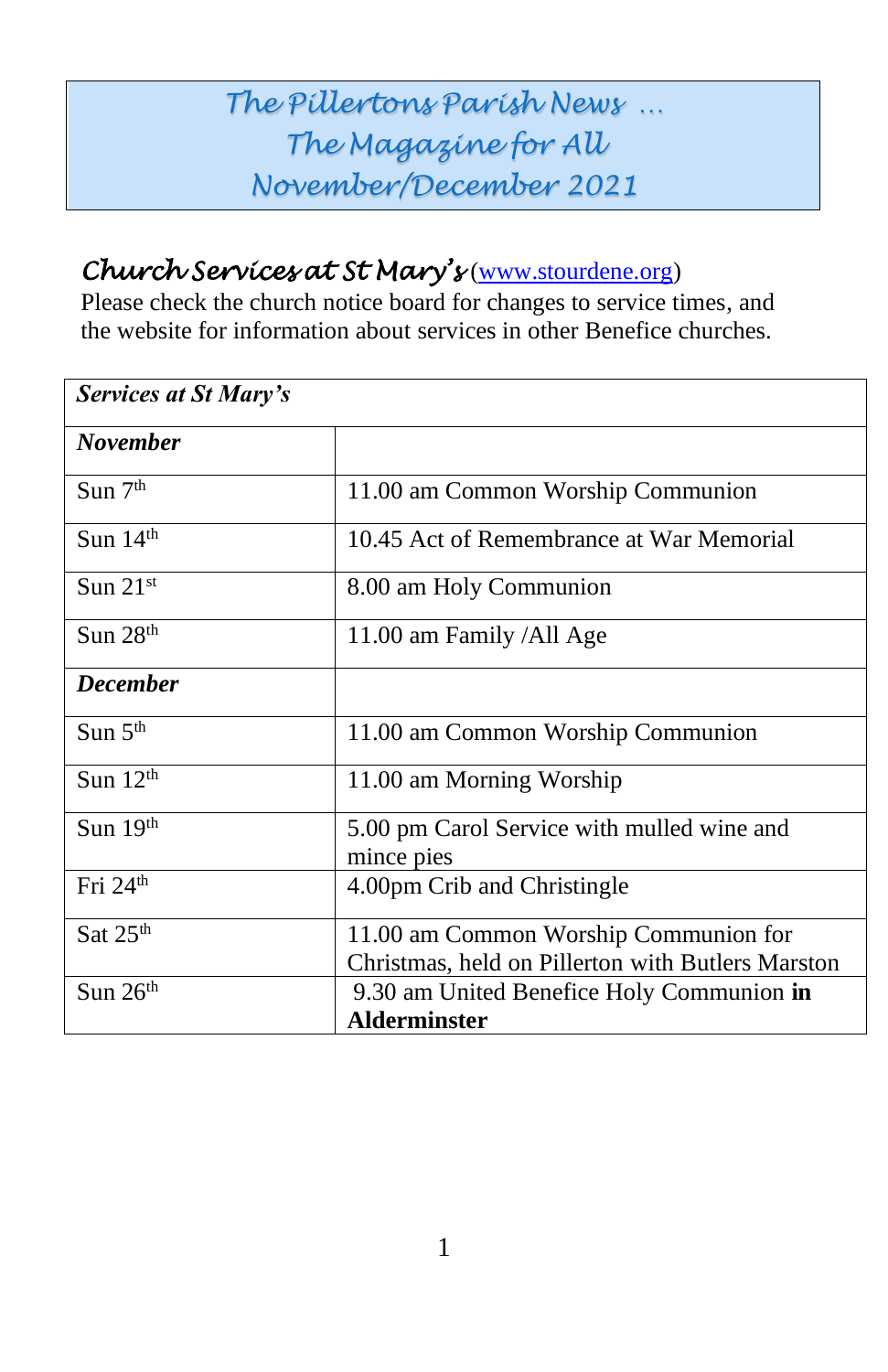### *Church News –*  **Remembrance – Vital or Hollow?**

1<sup>st</sup> November is known in the Christian Calendar as All Saints Day when all Christians remember those who followed Christ wholeheartedly in the past as an inspiration for those of us who follow him in the present. *The past transforms the future only when we are ready to live and learn differently in the present.*

#### **Do please join us at Pillerton Hersey Church on Sunday 31st October for a Benefice-wide All Saints Service starting at 10.30am.**

100 years ago, when The British Legion was set up it saw the lack of help that was being given to those who had returned from serving during the first world war. They noted at the time that over 600,000 able-bodied exservicemen were unemployed and over 100,000 were severely disabled. They knew something had to be done to help these people and so they sold poppies in November 1921 to raise money to provide homes and care for those who had fought and survived the war. *They not only recalled the past but determined to make a difference to the future.*

It is right that we remember those who died as well as those who survived. Today, we are far more aware of all those whose lives have been changed by war, through physical or psychological injury. But surely it is not enough to just remember the past – because people are still fighting in wars today, people are still being maimed and scarred in wars now. *Remembrance is dignified by our living differently as individuals, communities and nations for the future.*

As Christians, we are called by Jesus to work together for God's future which the Bible calls the kingdom of God, a kingdom of love and peace, a world where God's love will finally triumph over all that destroys life, a world where love will break the cycle of violence and war will be no more. That is not meant to be a vague dream but a solid vision for a different world.

What will you do to ensure that our remembrance is not hollow? John *Revd John Coyne, Assistant Minister in the Stourdene Benefice*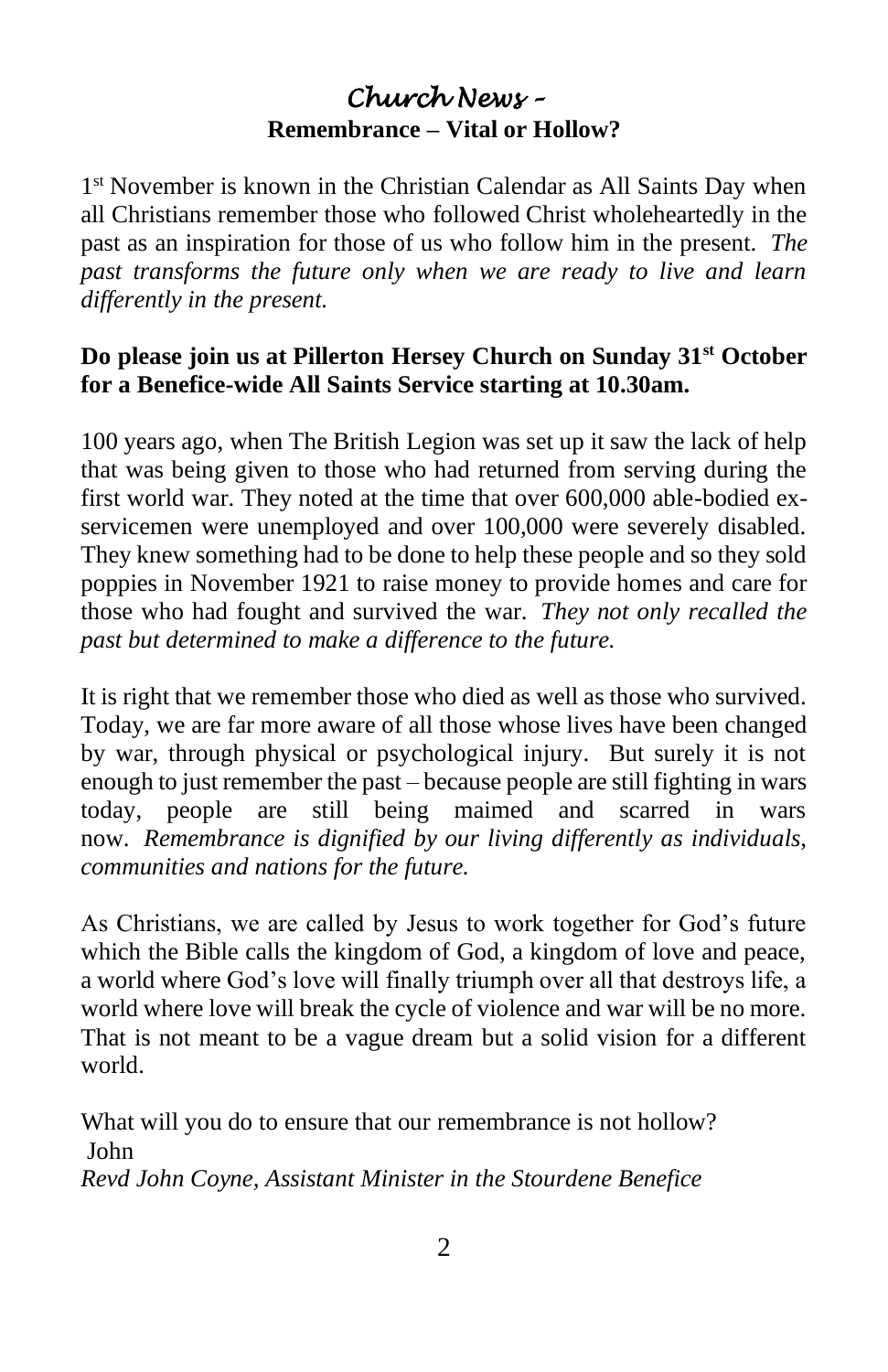*Churchwardens' notes –* Firstly, thank you to the mowing brigade who have kept the churchyard in such lovely condition, and succeeded in striking a balance between wilder areas and respect for those who have laid down life's burdens. Similarly, many thanks to all the other folk who provide flowers and clean the church.

**Harvest Festival** gave us a chance to sing together, reflect on the last 2 years and on the part played by farmers, producers, and the whole supply chain, and our contribution to reducing food waste and carbon footprint. Your generosity resulted in a donation of £193 to the food bank. **Christmas Raffle.** Tickets will be distributed soon to everyone in Hersey and Priors, and will provide much needed funds to support the

running of the church – especially because we have not had a summer fete/raffle for two years. Prizes include cash, seasonal hampers, vouchers, wine, a silver paperweight, and lots more!

**Remembrance Sunday at 10:45.** The exact details will be finalized soon. Pillertons Scout Troop has members from many schools and want everybody to be safe, so they will gather at the war memorial.

**Advent Sunday.** An All age/Family service will include the lighting of our first Advent candle, marking the start of the run-up to Christmas. It would be lovely to have as many children as possible attend the service. I would particularly welcome any ideas for this service, and any offers to actively take part.

**Christmas Services.** *Carol Service* – Please join us on Sunday, 19<sup>th</sup> December at 5:00pm where the raffle will be drawn, and mulled wine and mince pies served. Parts of this service may be outside, dependent on conditions.

**Christmas Eve.** We will hold our traditional **Crib/Christingle** service at 4:00pm - this is one of our loveliest services in the year and we look forward to welcoming you.

**Christmas day**. Our service is at 11:30 when we will welcome our friends from Butlers Marston to celebrate communion.

On behalf of your churchwardens, a happy and peaceful Christmas to all in the Pillertons. *Jeremy Churchwardens: Jennifer (01789 740688 or [pillerton414@gmail.com\)](mailto:pillerton414@gmail.com),*

*and Jeremy (01608 688060)*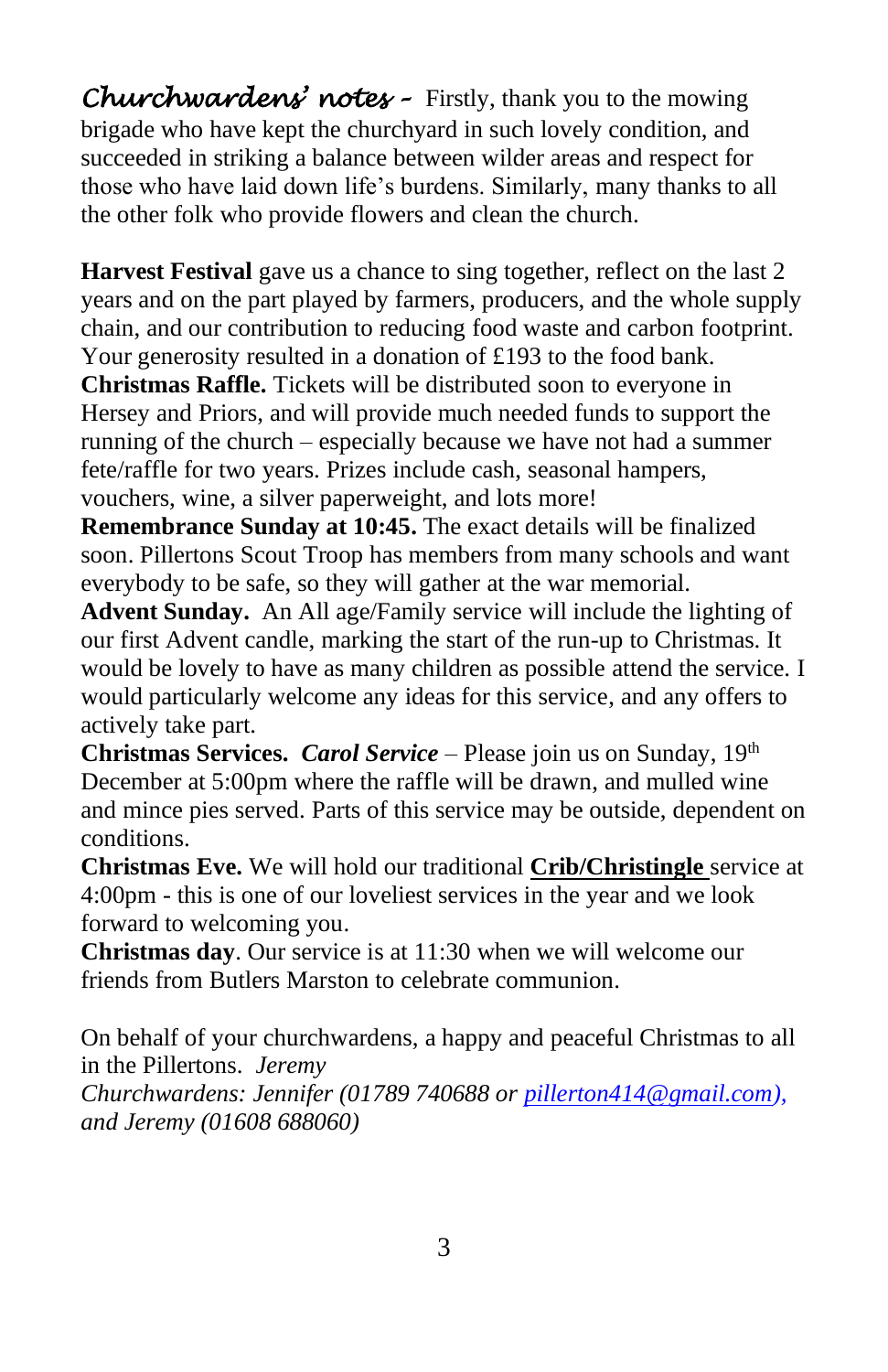*Jottings from Hersey -* Hooray, we are getting our 3rd vaccinations this afternoon! Hopefully life is returning to normal though the scourge of COVID is still with us. Keeping our distance and wearing masks inside public places is still so important. We are all so fortunate to live in this tiny, relatively isolated village, reducing our risk of infection and with neighbours looking out for one another.

There are more newcomers to the village in a short time than I can ever remember. It is such a pity that it has not been possible to organise social occasions to meet them as we did when the old church hall (now village allotments) existed. And no fete for the second year. However, teas in the churchyard in the summer was the usual delight, not to mention the scrumptious cakes. A chance to relax, chat and enjoy some sunshine.

In other news, despite the increasingly extreme weather conditions resulting from climate change, it's been a reasonable year in the kitchen garden: great tomatoes, swedes, leeks, carrots and beetroot. It's now time to take stock, dig in some compost to break down our awful South Warwickshire clay, and begin to plan what to grow next year. Unsprayed, protected from pests by nets and mesh, home-grown fruit and vegetables are healthy, avoid food miles, can be frozen for later use and, above all, do not come in plastic packaging. Every little helps! *Ros Williams*

*Carers4Carers –* Our next meetings are on Friday, 26<sup>th</sup> November and Friday, 10<sup>th</sup> December in Kineton Village Hall – both at 10.30 until noon. Do come along for coffee, biscuits and friendly chat! Our speakers in November are from The Olive Branch, a new, local carer wellbeing company, and our December meeting will have a seasonal flavour. Our companionship group will also be available at both meetings to take care of your loved one while you have some muchneeded relaxation. *Pre-booking for the meetings is essential*. For more information about our self-help support group, including help with transport to/from meetings, phone Gillian on 07947 893504, email us at [kcarers4carers@gmail.com,](mailto:kcarers4carers@gmail.com) or take a look at [www.carers4carersonthefosse.org.uk.](http://www.carers4carersonthefosse.org.uk/)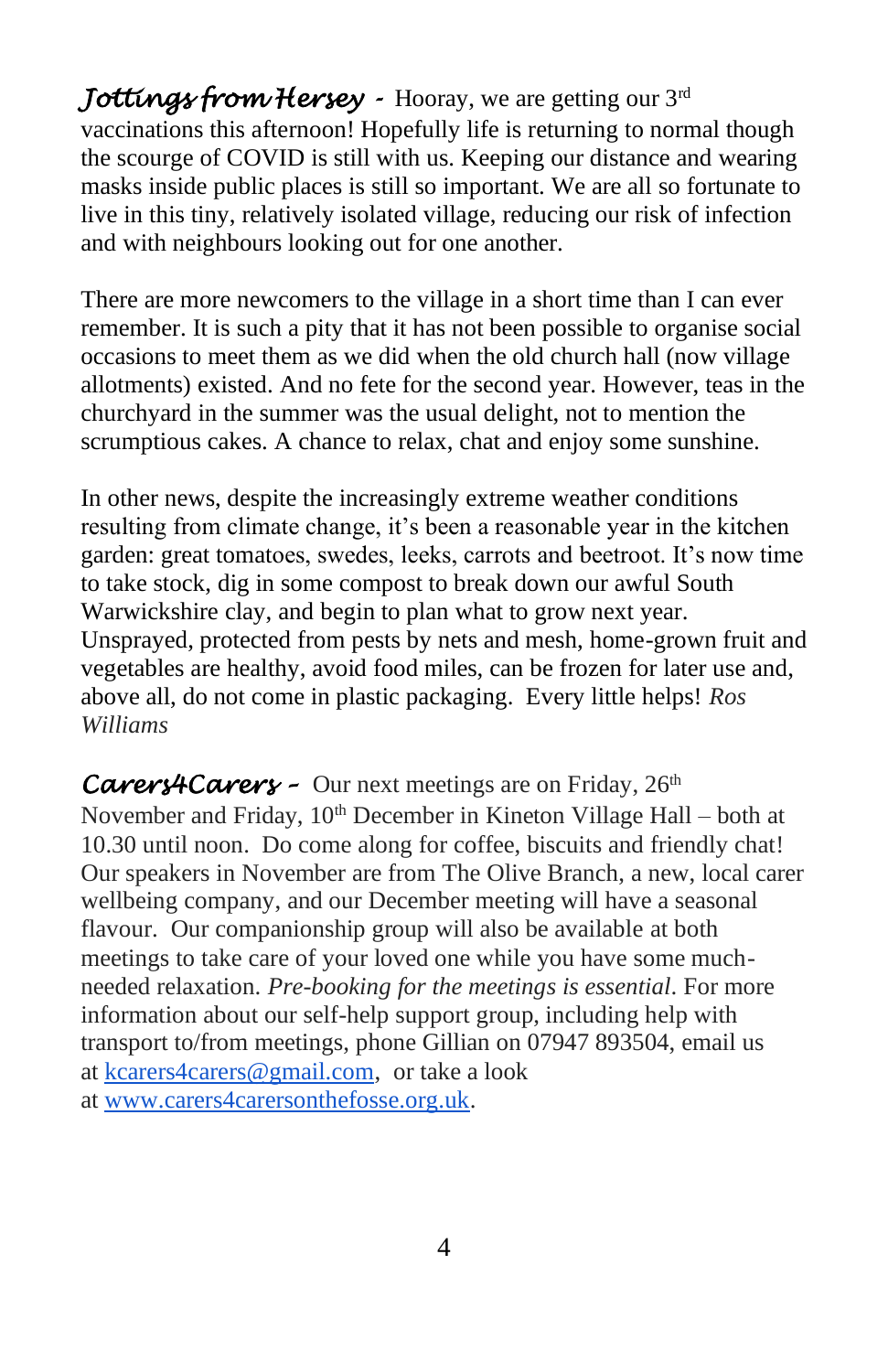*Shipston & District Literary Society:* Upcoming events for the rest of 2021 and through August 2022 are:  $24<sup>th</sup>$  November: Did Bob Dylan deserve to receive the Nobel Prize for literature? (James Sorel-Cameron);  $15<sup>th</sup>$  December: Christmas Lunch;  $26<sup>th</sup>$  January: The life of my father, George Orwell (Richard Blair); 23rd February: George Eliot (John Burton); 30<sup>th</sup> March: Remembering Frank Muir and Dennis Norden – two writers of comedy (David Howe);  $27<sup>th</sup>$  April: The periodic table by Primo Levi (Michael Bell); May/June – annual outing; 29<sup>th</sup> June: Cheese & wine party;  $31$ <sup>st</sup> August:  $2021/22$  annual general meeting & lunch. Visitors are welcome to attend any event at £5 per person. Meetings are held in Newbold Village Hall and start at 7.30 pm. For further information, please phone Helen Marshall (01789 740773)

## *St Mary's church tower clock, 18th to 21st century:* The

Church clock, rumoured to have been acquired from Kineton Church many years ago, was restored in the early 1980's by the Friends of St Mary's and, prior to the recent restoration of the Church bells, the Church clock had been working reasonably well although it struggled in hot weather. Shortly before the church bells were refurbished, the clock needed some attention and was stopped to avoid damage to its casement as the mechanism was jumping when the weights were wound up (fortunately by electric motor rather than by hand these days).

The clock has two parts: The time assembly and the chime mechanism which are connected by the chime arm - of which more later. The chime mechanism is then linked to a hammer next to one of the bells. When the bells are rung, the hammer has first to be disconnected to avoid damage, but if it is not reconnected, after the ringing, the clock continues to keep time but there is no chime.

The repair of the clock was delayed pending the bells restoration as it would inevitably be disturbed by the removal of the bells and when they were reinstalled the addition of an extra bell left little room in the bell tower for the chime linkage and hammer. It became clear that a major refurbishment of the clock was required together with a new chime linkage and hammer.

The PCC, with the security of a substantial donation, obtained estimates for the work which was then undertaken by The Cumbria Clock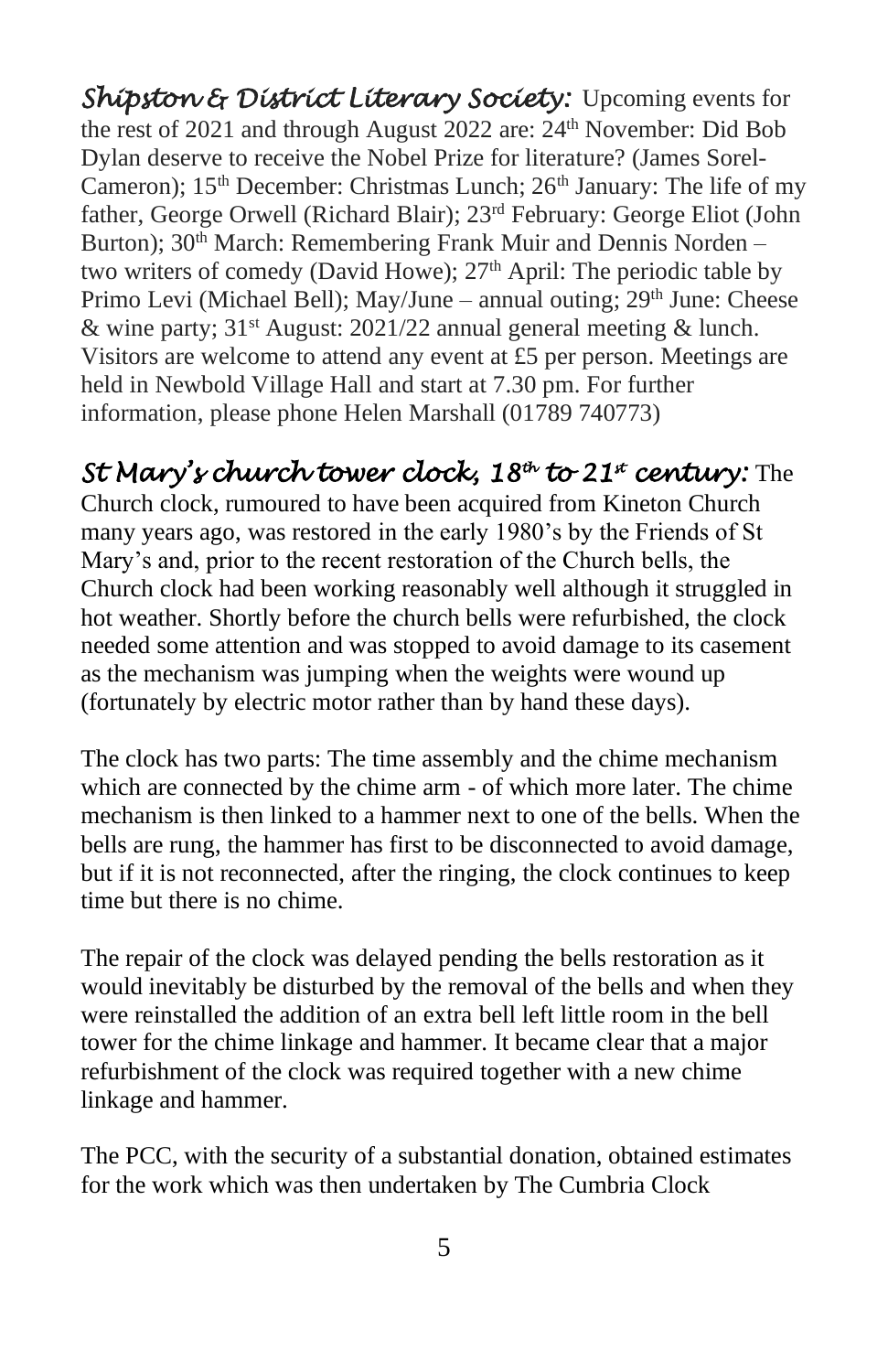Company whose other notable projects included Big Ben, Salisbury Cathedral, and Manchester Town Hall.

Thoughts of replacing the casement with a digital mechanism were shortlived when the clock was identified as the product of Thomas Steight & Son of Pershore, provincial makers of turret clocks and chimes, whose production between 1699 and 1752 included 59 turret clocks for churches and colleges, 28 chime machines, 11 turret clocks for gentlemen's houses and 83 frames for stocking weavers.

The clock was removed to Cumbria, overhauled, and in November 2000 reinstated in the Church. All did not go smoothly, as while the clock worked well in the workshop, it was not quite the same in situ in the tower! The clock kept stopping but with fine adjustment to the weights this was resolved. Fast forward to February 2021 and we lost the chime. With the crowded bell tower there was little room for the chime linkage, and the convoluted route for the rods from the clock to the bell hammer led to the joints snagging, locking and no chime. This was eventually resolved and all went well until July.

Unfortunately, the chime arm on the clock then came adrift damaging the chime wheel and was sent to Cumbria for repair. On its return, the chiming pattern appeared random (although it had its own logic), leading to comments that not only did we have a clock with only one hand, but one that struck 13 hours!

The Cumbria Clock Company was determined to resolve our problems – after all, if they could not sort us out what hope for Big Ben! In September their head man called and, after spending a long time examining the clock, he identified that the chime lever was slightly bent no doubt as a result of the above damage – which was then remedied and the clock (at the time of writing) is behaving itself.

An 18<sup>th</sup> Century Clock which was sufficient to mark the passing of the hour, will never have the accuracy of a modern digital clock but it does pretty well, provided that the pendulum is adjusted in tune with the weather. It is a part of the church we can be proud of maintaining together with the Bryceson Organ and, of course, the Church fabric.

Once again, we can hear the mellow chime on the hour! *Tim Fillmore*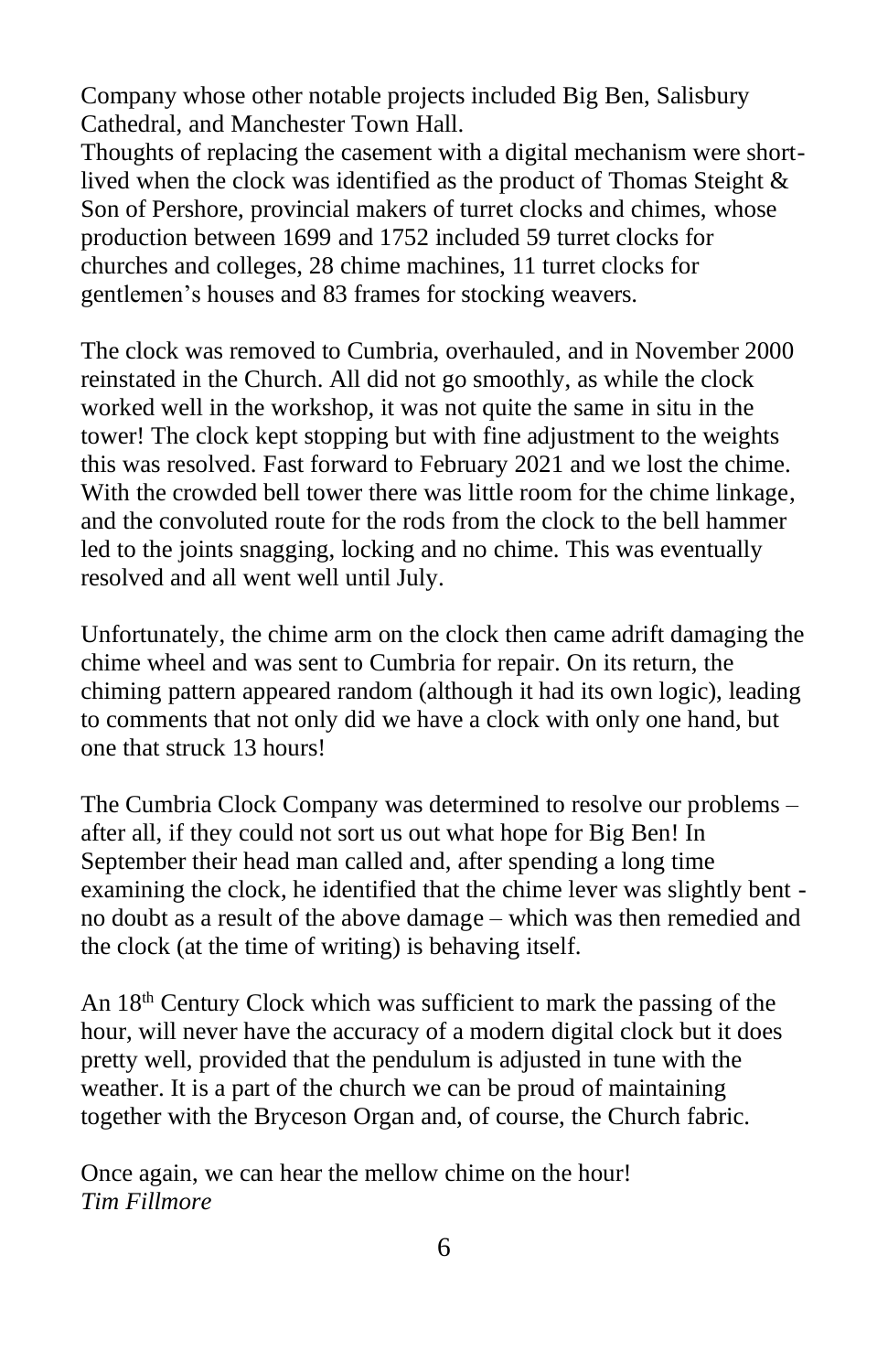*Pillerton Priors Parish Council –* The council has a vacancy for the Parish Clerk position and also for one Parish Councillor. For more information regarding either role, please email [pillertonpriors@gmail.com.](mailto:pillertonpriors@gmail.com) The next Parish Council meeting will be held on Wednesday, 12<sup>th</sup> Jan 2022 at 7:30pm in the Village Hall. The draft minutes from the last meeting in October are available on the website [www.pillertonpriors.com.](http://www.pillertonpriors.com/)

We are also updating the Pillerton Priors village information booklet. If you run a local club or society, or have a local business, and would like to be included in the booklet, please email the information to [pillertonpriors@gmail.com.](mailto:pillertonpriors@gmail.com) *Sue Greenall, Pillerton Priors Parish Council Clerk*

**\*\*\***

*Church winter opening rota –* During winter, the church opens only at weekends.

| $6-7$ Nov        | C Hitchman   | 11-12 Dec        | C Hitchman   |
|------------------|--------------|------------------|--------------|
| <b>13-14 Nov</b> | E Fillmore   | <b>18-19 Dec</b> | E Fillmore   |
| <b>20-21 Nov</b> | A Brooks     | 25-26 Dec        | A Brooks     |
| 27-28 Nov        | J Young      | $1-2$ Jan        | J Young      |
| $4-5$ Dec        | J Lewthwaite | 8-9 Jan          | J Lewthwaite |

*Church flower arranging rota -* There are no flowers in the church during Advent but the church will be decorated in time for the carol service on 19th December. Usual flower arrangers, please feel free to arrange flowers in your usual spot in the church, and for any other persons wanting to do so, please contact Gill Ison (740534)- you would be very welcome!